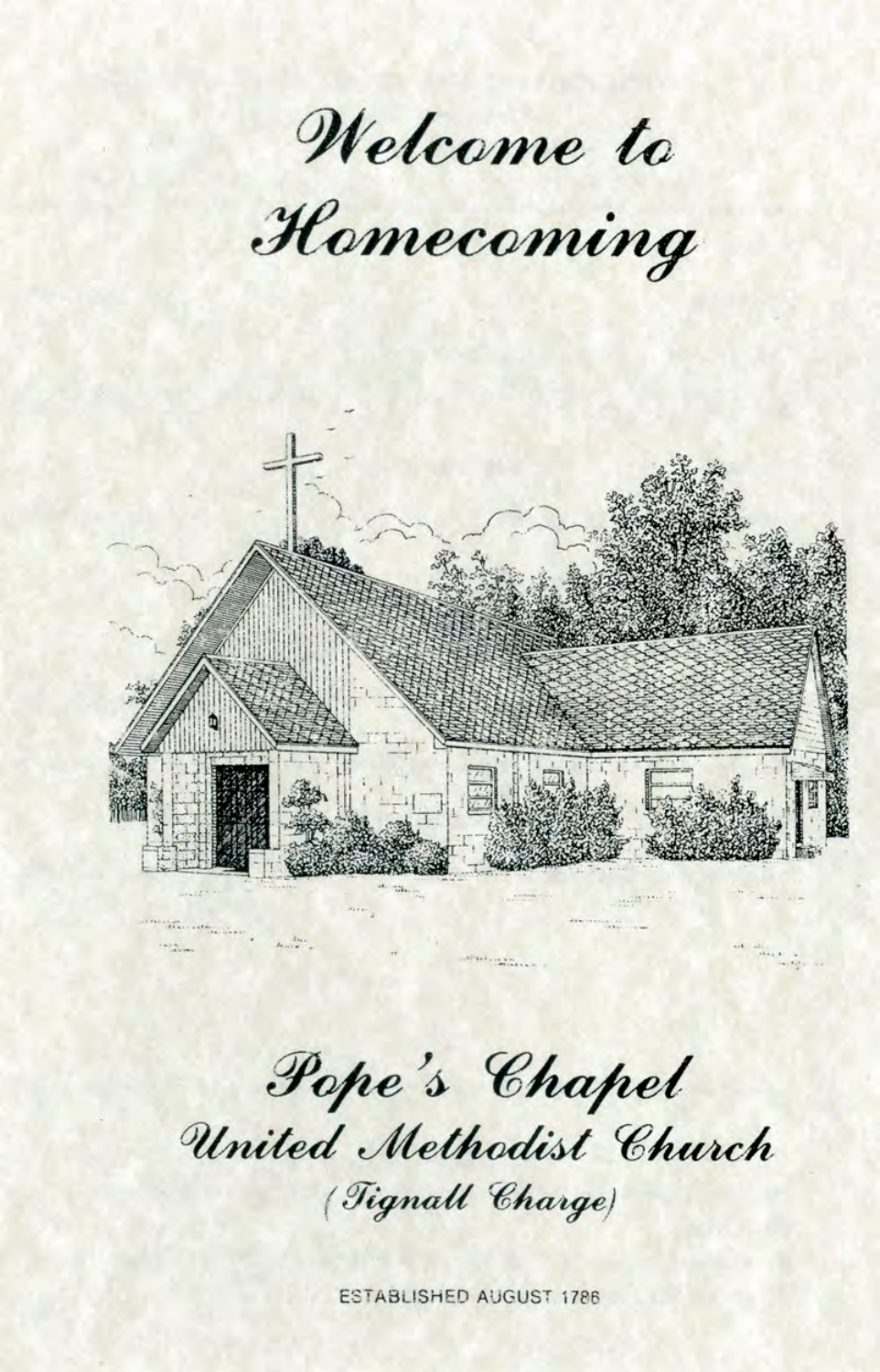# **POPE'S CHAPEL UNITED METHODIST CHURCH 57th Annual Homecoming**

**October 6, 2013** 11:00 A M.

*Ben Walker, Pastor Angie Page McClellan Pianist* 

Prelude

Invocation Rev. Ben Walker

\* Hymn "The Church in the Wildwood" 121

Welcome and Recognition Laurie Page Kepner

\* Hymn " To Be Announced"

Memorials for the Deceased Evelyn Oglesby

Presentation of Tithes and Offerings

\* The Doxology

Message A service of Scripture and Song Laurie Page Kepner

\* Hymn "To Be Announced"

\* Blessing and Benediction Rev. Ben Walker

Pastoral Prayer Rev. Ben Walker

\* Please Stand

Everyone is invited to "Dinner on the Grounds" immediately following the service.

We welcome you to our 57th Annual Homecoming at Pope's Chapel. We pray God's rich blessing upon you.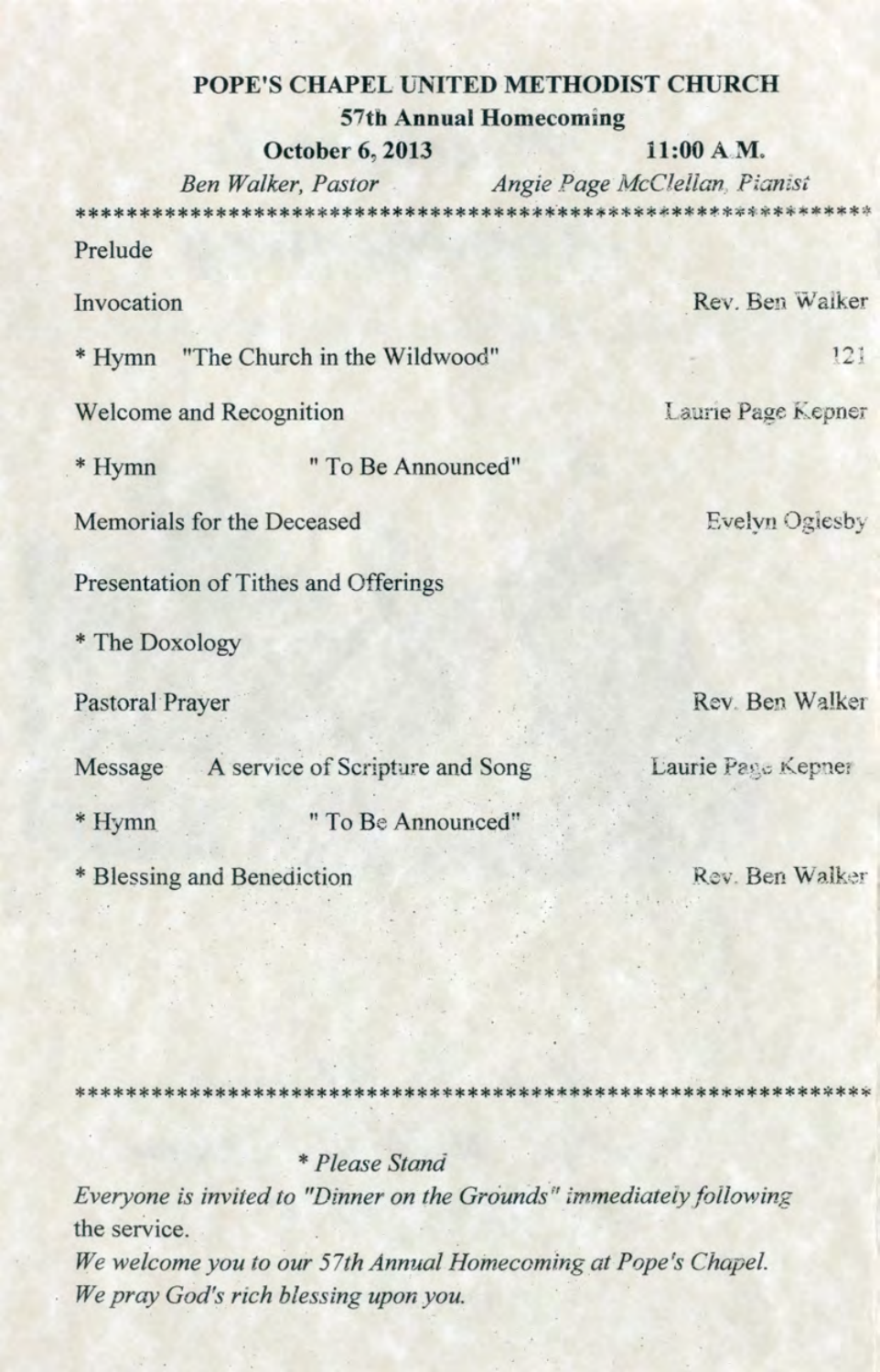### **Flowers are placed on the altar**

# *In loving Memory of*

Frank and Mae Claire Rucker and Their children: Pearl Annie Laurie, Mary, Jewell and Genie

and in *Honor* of their decendants

by Joyce Suttles

*and in Memory of*

John and Christine Boyd and John Boyd Jr

By Gail and Girls

Flowers placed on the piano

*in Memory of*

Lois Sale, Ted Bush. Charles Boyst

Nita Allen, Ezel Bishop and Jack Rhodes

By the Homecoming Association

**Afternoon Session**

Secretary's Report - Nancy Norman Faulk Treasurer's Report - Malcolm Chafin

Report of Committee of Nominations - -Election of Officers — Other Business 

### **Officers and Committees for 2013**

President - Laurie Page Kepner Vice President - Jean Hillard Secretary - Nancy Norman Faulk Treasurer - Malcolm Chafin Ushers - David Sale, David Chafin Nominations - Elizabeth Chafin, John Keen Table Committee - Malcolm Chafin, George Smith, Jimmy Norman, John Keen Charlie Jones, Jarrett Keen, Grant Chafin, Miles Chafin and Chase Chafin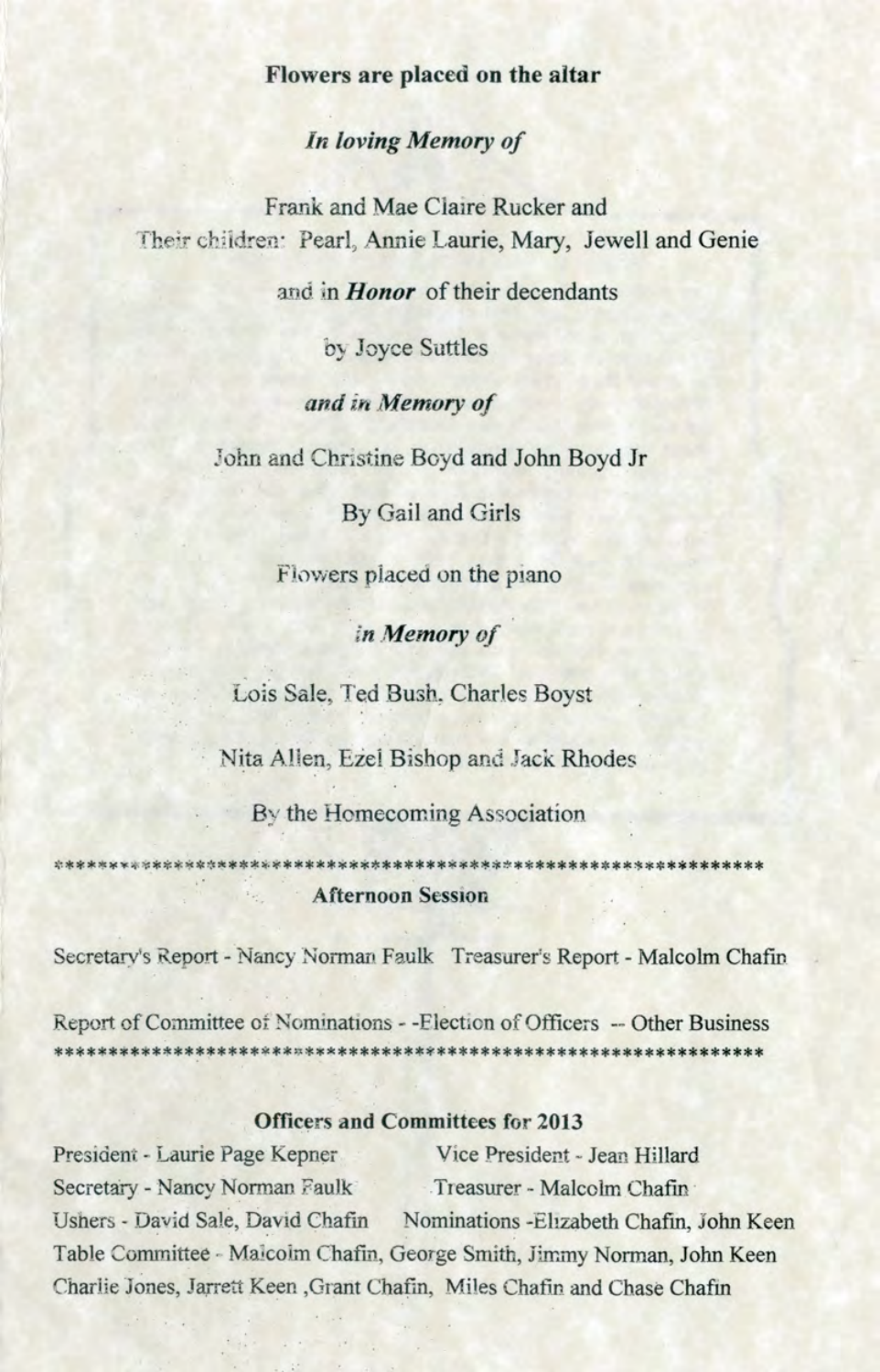#### POPE'S CHAPEL UNITED METHODIST CHURCH

The Methodist Society, which was later organized into Pope s Chapel Church, was first organized in August 1786 by Thomas Humphries at the home of James Marks located in what is now Elbert County about 11/2 miles Northeast of Old Baker's Ferry on Broad River. When Eibert County was formed In 1790 from Wilkes County, it left most of the church members in Wilkes County, so the church was relocated into Wilkes County, south about 2 miles from Broad River, on property owned by John Landrum adjoining his homeplace on the east side of Baker's Ferry Road. It was in this location that it received its name, in honor of Rev. Henry Pope, who provided most of the timber used in the building. Bishop Francis Asbury delivered the Dedication Sermon there in 1805. In 1852 the church was again relocated about 2 miles south to its present location. In 1871 Trustees of the church were Benjamin w. Fortson, M T. Cash. Augustus A. Neal, and James W. Boyd. A second structure was erected in 1897 in which two stained glass windows were in stalled as a memorial to Benjamin Winn Fortson and his wife Hannah Rebecca Ogilvie by their children. The Dedication Sermon was delivered by Lundye Harris in 1898. This building was severely damaged by a windstorm and a third building, presently in use, was erected in 1957.

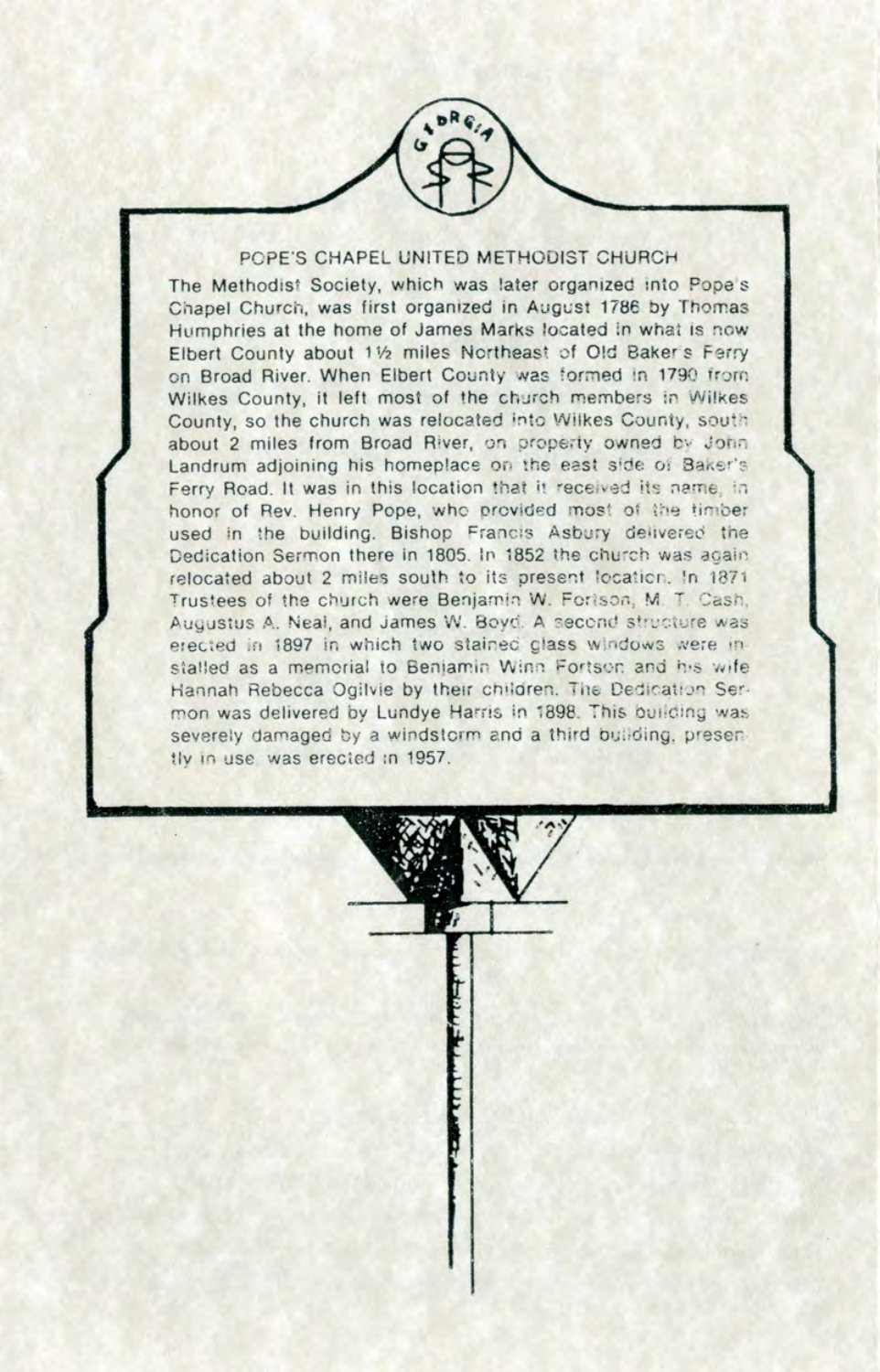**Pope's Chapel United Methodist Church will hold its 57th annual homecoming celebration on Sunday, October 6, with a worship service beginning at 11 a. m. Lunch under the oaks will follow and a short business session will be held promptly at 2 p. m.**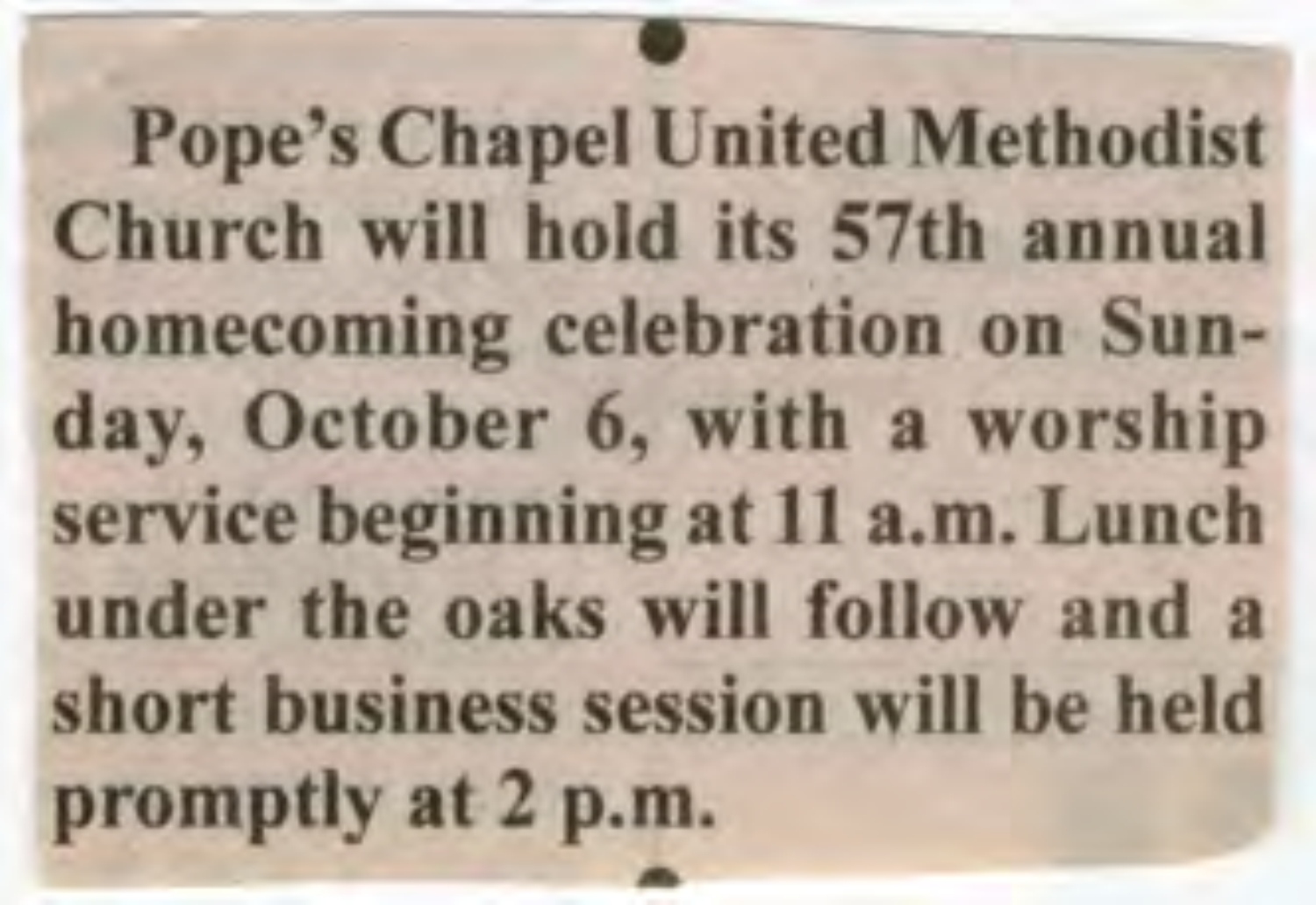Lois Sale<br>A faithful member of Popes Chapel<br>for many years + then of Independence  $\mathcal{Q}$  $\circledB$ Ted Bush -<br>Hushand of Gail Boyd & a past<br>Speaker at HomeComing 2010  $\circled{3}$ Charles Boyst -<br>Was a regutar Visitor every year until health prevented otherwise. Was a major contributor all these years  $\varphi$  $E$ *ze*/ Bishop -Was married to the late James William moone + was a many time Visitor to HomeComing  $\circledS$ *N ita A llen* Wife of Dan Allen, There family attended HomeComing for many years  $\bigcirc$ Jack Rhodes<br>Member of Independence umc<br>but aftended HomeComing here many *Tanksley Walton* $7-$